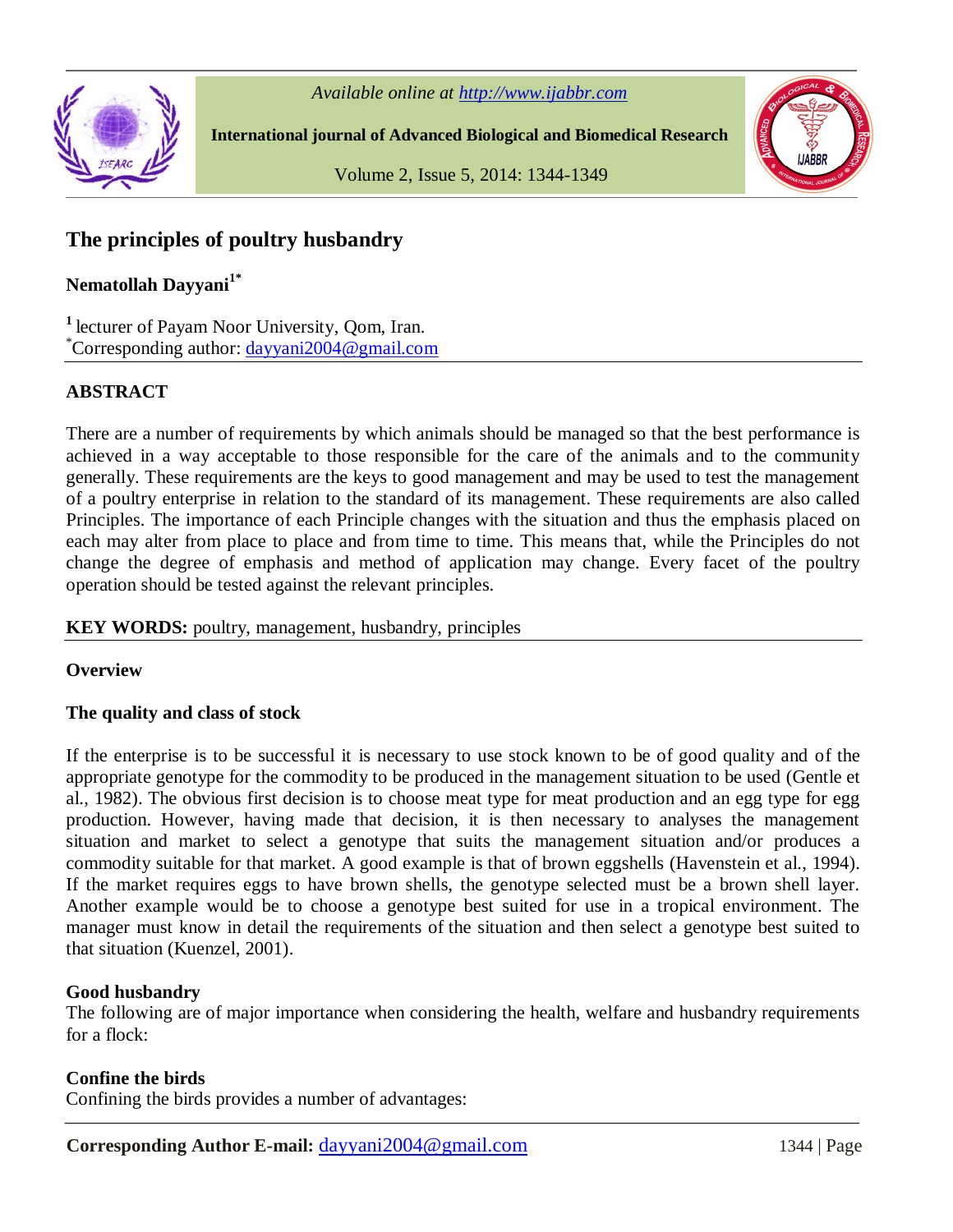- Provides a degree of protection from predators
- Reduces the labour costs in the management of the birds
- Increases the number of birds that can be maintained by the same labour force
- Reduces the costs of production
- Better organization of the stocking program
- Better organization management to suit the type and age of the birds housed

Importantly, the confinement of the birds at higher stocking densities has a number of disadvantages also including:

- 1. Increases the risk of infectious disease passing from one bird to another
- 2. Increases the probability that undesirable behavioural changes may occur
- 3. Increases the probability of a significant drop in performance
- 4. Birds housed at very high densities can often attract adverse comments

## **Protection from a harsh environment**

A harsh environment is defined as one that is outside of the comfort range of the birds. In this context high and low temperature, high humidity in some circumstances, excessively strong wind, inadequate ventilation and/or air movement and high levels of harmful air pollutants such as ammonia are examples of a harsh environment (Lunam et al., 1996). Much effort is made in designing and building poultry houses that will permit the regulation of the environment to a significant degree.

It is the responsibility of those in charge, and responsible for, the day-to-day management of the birds that the environment control systems are operated as efficiently as possible. To this end, those responsible require a good knowledge of the different factors that constitute the environment and how they interact with each other to produce the actual conditions in the house and, more importantly, what can be done to improve the house environment.

# **Welfare needs**

A successful poultry house has to satisfy the welfare needs of the birds which vary with the class, age and housing system. Failure to satisfy these needs will, in many cases; result in lower performance from the birds. These needs include:

- The provision of adequate floor space with enough headroom
- The provision of good quality food with adequate feeding space
- The provision of good quality water with adequate drinking space
- The opportunity to associate with flock mates
- The elimination of anything that may cause injury
- The elimination of all sources of unnecessary harassment

# **The maintenance of good health**

The presence of disease in the poultry flock is reflected by inferior performance. It is essential that the flock is in good health to achieve their performance potential (Havenstein et al., 1994). There are three elements of good health management of a poultry flock. These are:

1. The prevention of disease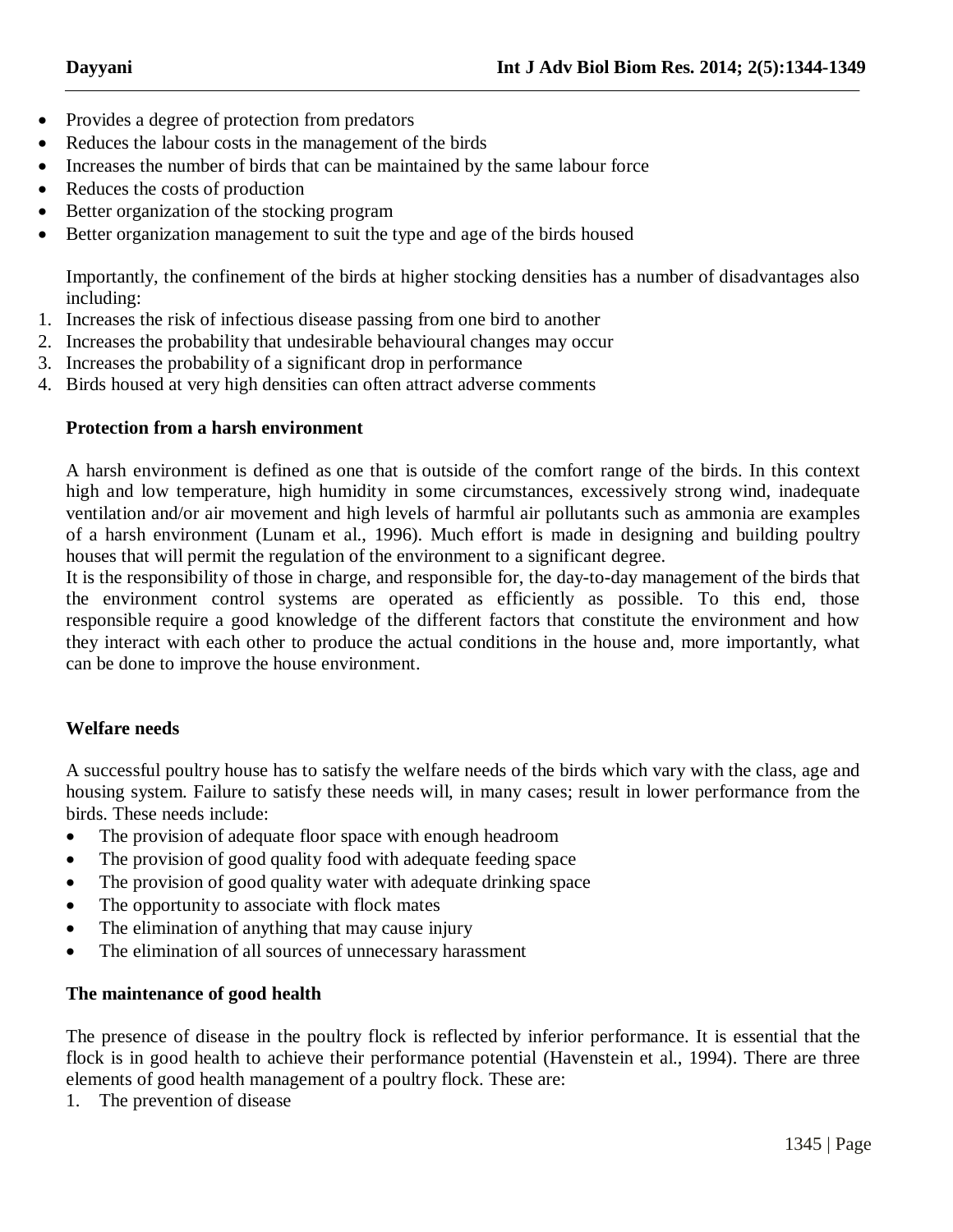- 2. The early recognition of disease
- 3. The early treatment of disease

## **Prevention of disease**

Preventing the birds from disease is a much more economical way of health management than waiting for the flock to become diseased before taking appropriate action. There are a number of factors that are significant in disease prevention. These are:

## **1. Application of a stringent farm quarantine program:**

- The isolation of the farm/sheds from all other poultry.
- The control of vehicles and visitors.
- The introduction of day old chickens only onto the farm.
- The prevention of access to the sheds by all wild birds and all other animals including vermin.
- The provision of shower facilities and clean clothing for staff and visitors.
- The control of the movement of staff and equipment around the farm.

## **2. The use of good hygiene practices:**

- The provision of wash facilities for staff, essential visitors and vehicles prior to entry.
- The use of disinfectant foot baths at the entry to each shed.
- The thorough cleaning and disinfection of all sheds between flocks.
- Maintaining the flock in a good state of wellbeing by good stockmanship, nutrition and housing.
- The use of a suitable vaccination program.
- The use of a preventive medication program.

• The use of monitoring procedures to keep a check on the disease organism status of the farm, to check on the effectiveness of cleaning and sanitation procedures and to test the immunity levels to certain diseases in the stock to check the effectiveness of the vaccination program.

#### **The early recognition of disease**

Early recognition of disease is one of the first skills that should be learned by the poultry flock manager. Frequent inspections of the flock to monitor for signs of sickness are required. It is expected that inspection of all the birds is the first task performed each day, to monitor for signs of ill health, injury and harassment. At the same time feeders, drinkers and other equipment can be checked for serviceability (Sherwin et al., 2010). If a problem has developed since the last inspection, appropriate action can be taken in a timely manner.

#### **The early treatment of disease**

If a disease should infect a flock, early treatment may mean the difference between a mild outbreak and a more serious one. It is important that the correct treatment be used as soon as possible. This can only be achieved when the correct diagnosis has been made at an early stage. While there are times when appropriate treatment can be recommended as a result of a field diagnosis i.e. a farm autopsy, it is best if all such diagnoses be supported by a laboratory examination to confirm the field diagnosis as well as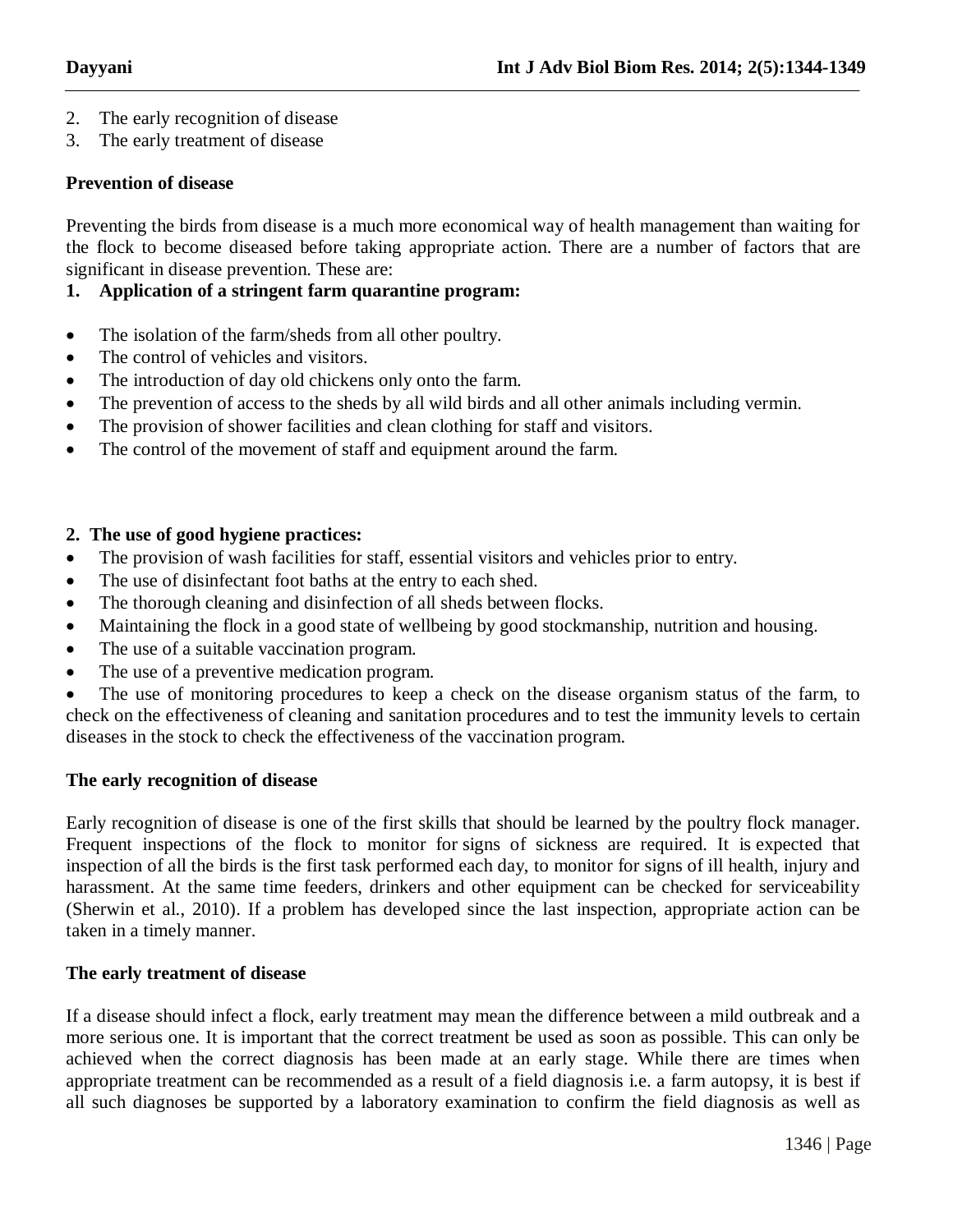to ensure that other conditions are not also involved. When treating stock, it is important that the treatment be administered correctly and at the recommended concentration or dose rate. Always read the instructions carefully and follow them. Most treatments should be administered under the guidance of the regular flock veterinarian.

## **Nutrition for economic performance**

Diets may be formulated for each class of stock under various conditions of management, environment and production level. The diet specification to be used to obtain economic performance in any given situation will depend on factors such as:

- 1. The cost of the mixed diet
- 2. The commodity prices i.e. the income
- 3. The availability, price and quality of the different ingredients

Maximizing production is not necessarily the most profitable strategy to use as the additional cost required to provide the diet that will give maximum production may be greater than the value of the increase in production gained. A lower quality diet, while resulting in lower production may bring in greatest profit in the long term because of the significantly lower feed costs. Also the food given to a flock must be appropriate for that class of stock – good quality feed for one class of bird will quite likely be unsuitable for another (Duncan et al., 1989).

The following are key aspects in relation to the provision of a quality diet:

- The ingredients from which the diet is made must be of good quality.
- The weighing or measuring of all ingredients must be accurate.

 All of the specified ingredients must be included. If one e.g. a grain is unavailable, the diet should be re-formulated. One ingredient is not usually a substitute for another without re-formulation.

 The micro-ingredients such as the amino acids, vitamins and other similar materials should not be too old and should be stored in cool storage – many such ingredients lose their potency over time, and particularly so at high temperatures.

 Do not use mouldy ingredients – these should be discarded. Mould in poultry food may contain toxins that may affect the birds.

 Do not use food that is too old or has become mouldy. Storage facilities such as silos should be cleaned frequently to prevent the accumulation of mouldy material.

#### **The practice of good stockperson ship**

The term "stockperson ship" is difficult to define because it often means different things to different people. However, "stockperson ship" may be defined as 'the harmonious interaction between the stock and the person responsible for their daily care' (Devor et al., 1990). There is no doubt that some stock people are able to obtain much better performance than others, under identical conditions. The basis of good stockperson ship is having a positive attitude and knowledge of the needs and behaviour of the stock under different circumstances, of management techniques and a willingness to spend time with the stock to be able to react to any adverse situations as they develop to keep stress to a minimum. Having the right attitude is also a very important element. The stockperson who spends as much time as possible with the stock from day old onwards by moving among them, handling them and talking to them, will grow a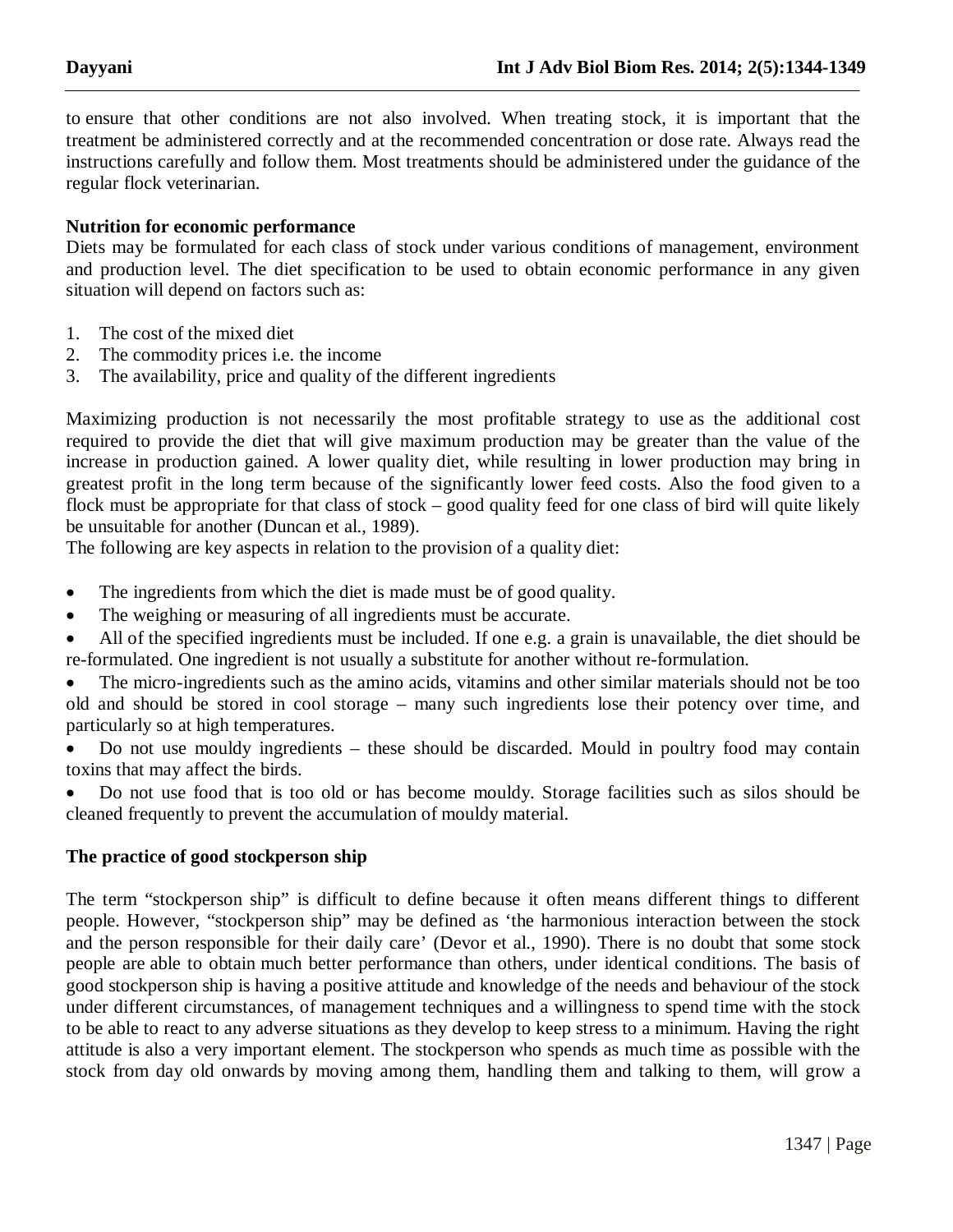much quieter bird that reacts less to harassment, is more resistant to disease and performs better (Breward et al., 1985).

## **The maximum use of management techniques**

There are a number of different management techniques available for use by stockpersons that, while not essential for the welfare of the stock, do result in better performance. Examples of these are the regulation of day length, the management of live weight for age and of flock uniformity (Appleby et al., 2004). The good manager will utilize these techniques whenever possible to maximize production efficiency and hence profitability of the flock (Foer, 2009).

## **The use of records**

There are two types of records that need be kept on a poultry enterprise:

- 1. Those required for financial management for business and taxation reasons
- 2. Those required for the efficient physical management of the enterprise

For records to be of use in the management of the enterprise, they must be complete, current and accurate, be analysed and then used in the decision making process. Failure to use them means that all of the effort to gather the information will have been wasted and performance not monitored. As a result many problems that could have been fixed before they cause irreparable harm may not be identified until too late.

#### **Marketing**

There are three important elements to good marketing practice:

Produce the commodity required by the consumer – this usually means continuous market research must be carried out to relate production to demand (Breward, 1984).

Be competitive – higher price is usually associated with good quality and/or specialized product. Therefore, it is necessary to relate price to quality and market demand and to operate in a competitive manner with the opposition.

Reliability – produce a commodity for the market and ensure that supply, price and quality are reliable.

#### **References**

- Appleby, M.C.; J.A. Mench and B.O. Hughes (2004). Poultry Behaviour and Welfare. Wallingford and Cambridge MA: CABI Publishing.
- Breward, J., (1984). Cutaneous nociceptors in the chicken beak. Proceedings of the Journal of Physiology, London 346: 56
- Breward, L. and Gentle, M.J., (1985). Neuroma formation and abnormal afferent nerve discharges after partial break amputation (beak trimming) in poultry. Experientia, 41: 1132-1134.
- Devor, M. and Rappaport, Z.H., (1990). Pain Syndromes in Neurology, edited by H.L. Fields, Butterworths, London, p. 47.